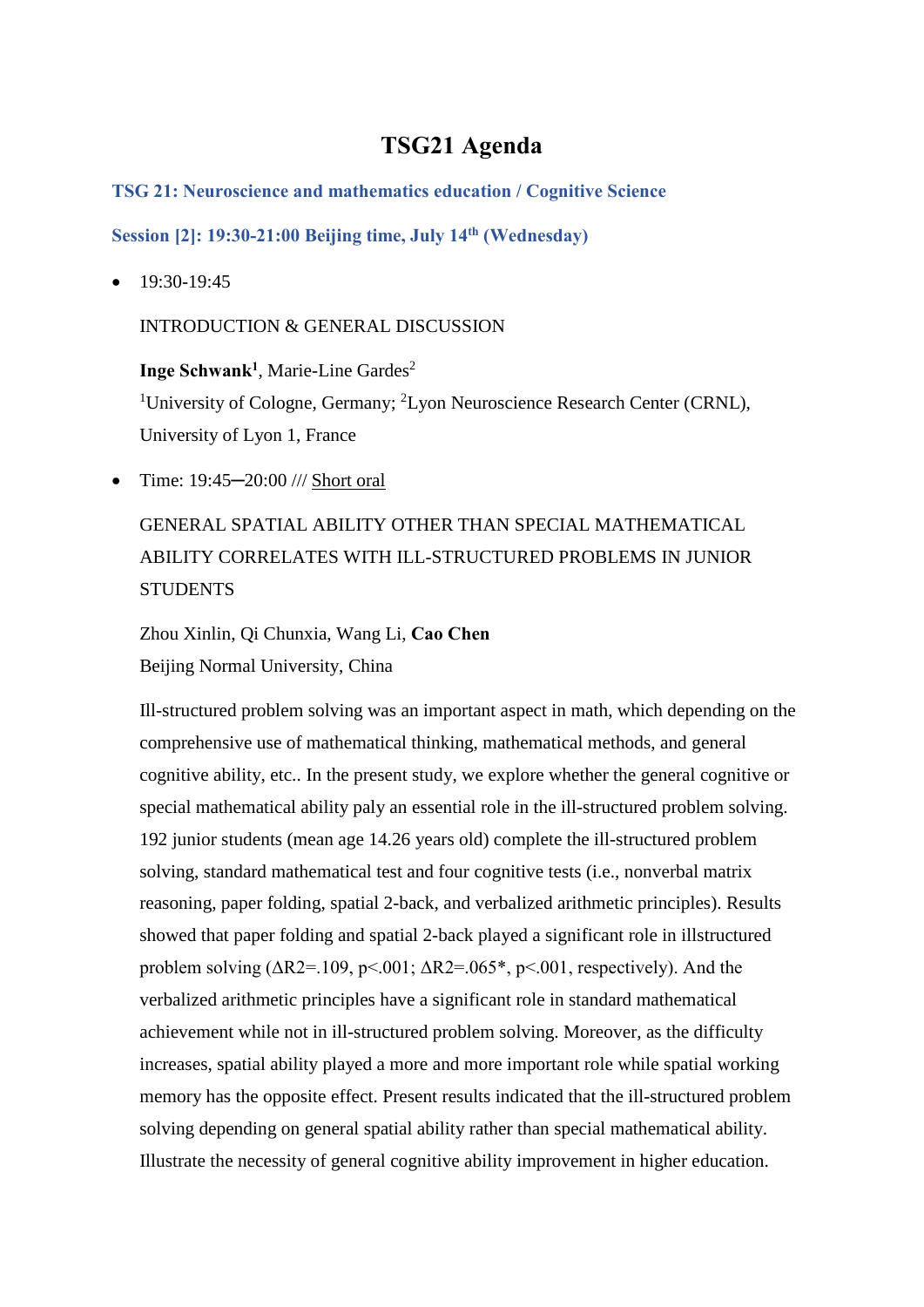• Time: 20:00–20:15 /// Short oral

# BEHAVIORAL PROCESSING OF FRACTIONS IN ADULTS WITH AND WITHOUT MATHEMATICS LEARNING DIFFICULTIES

Parnika Bhatia, Jessica Leone, Jerome Prado, **Marie-Line Gardes** Lyon Neuroscience Research Center (CRNL), University of Lyon 1, France

Understanding fractions is challenging for adults in general and more so for adults with mathematic learning difficulties (MLD). We conducted two studies to understand better how fraction knowledge and competencies are processed in adults with MLD. In the first study, we examined the different fraction competencies in adults with and without MLD. In the second study, we investigated whether processing exact magnitude of symbolic fractions relies on an intuitive, perceptual pathway. In summary, we can infer that different pathways are utilized for accessing the magnitude of non - symbolic line ratios and symbolic fractions. Furthermore, adults with MLD struggle significantly with fraction skills that require calculation and estimation but do not differ from adults without MLD in representing symbolic fractions in verbal form and vice versa.

• Time: 20:15—20:30 /// Short oral

### CONSIDERATION OF CHARACTERISTICS OF EYE MOVEMENT AND BRAIN ACTIVITY DURING MENTAL ROTATION TASKS

#### Tatsuki Kondo<sup>1</sup>, Naoko Okomato<sup>2</sup>, Yasufumi Kuroda<sup>3</sup>

<sup>1</sup>Graduate school of Education, Kyoto University of Education, Japan; <sup>2</sup>Department of Social Sciences, College of Social Sciences, Ritsumeikan University, Japan; <sup>3</sup>Department of Mathematics, Faculty of Education, Kyoto University of Education, Japan

Spatial Geometry is one of the most difficult aspects to understand in mathematical education. A vast volume of research conducted through paper and interview survey methods revealed difficulty factors in Spatial Geometry. However, recent expectations are to analyze the solving process using biological information. Eye movement and brain activity data are biological information. Lately, some research papers have been written on mental rotation using eye movement or brain activity data. However, there is a possibility of more precise analysis using these data. Thus, this study investigated the characteristics of eye movement and brain activity during mental rotation tasks. The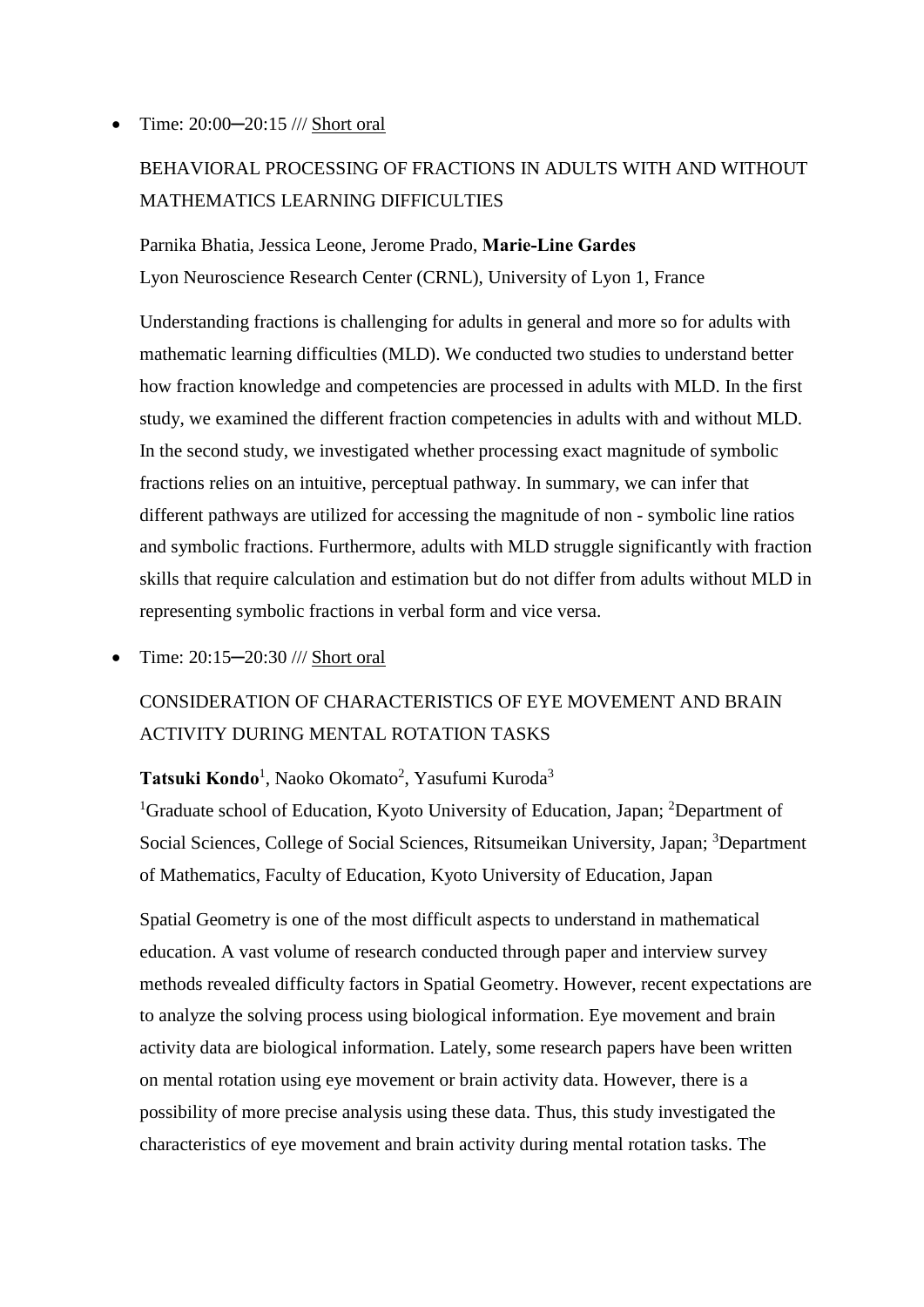mental rotation tasks that required lesser time involved a high frequency of looking at the same parts of left and right solids and reached max activation time quickly.

#### • Time: 20:30─20:45 /// Short oral

## LEARNING REPRESENTATIONS OF MATHEMATICAL OBJECTS IN COMPUTATIONAL MODELS OF MATHEAMTICAL COGNITION

**Trygve Solstad**, Silvester Sabathiel, Celestino Creatore Norwegian University of Science and Technology, Norway

Can our mathematical abilities be explained in neuroscientific or computational terms? The distance from the electro-chemical exchanges between neurons to the socio-cultural exchanges of the classroom spans several orders of magnitude of spatial scale and their connection might seem "a bridge too far". Starting from the view of mathematical learning as a representation learning process we investigate and describe some of the properties of representations generated by idealized neural network models for numbers and discuss how computational tools can contribute to a greater understanding of the relation between mathematics education and neuroscience.

• Time: 20:45─21:00 /// Short oral

## ELECTROPHYSIOLOGICAL CHARACTERISTICS OF FIRST-GRADE CHILDREN AT DIFFERENT LEVELS OF NUMBER SENSE

#### Yuqing Zhao<sup>1</sup>, Feidan Yu<sup>2</sup>, Zikun Gong<sup>1</sup>

<sup>1</sup>Hangzhou Normal University, China; <sup>2</sup>Yuhang Chongxian First Primary School, China

The present study examined the electrophysiological characteristics in the first-grade children at different levels of number sense in a number comparison task. Seventy-four first-grade children were tested and divided into three levels of number sense based on the score in a number sense test. Results in the ERP experiment showed that children with high level of number sense showed a right-lateralized N170 response in the difficult number comparison task but not in the easy task. However, a right-lateralized N170 was found in children at middle or low level of number sense regardless of the task difficulty. In addition, in children with high level of number sense, a larger N170 was found in the difficult task compared with that in the easy task, and this effect was found only in the right hemisphere but not the left hemisphere. No such effect was found in children at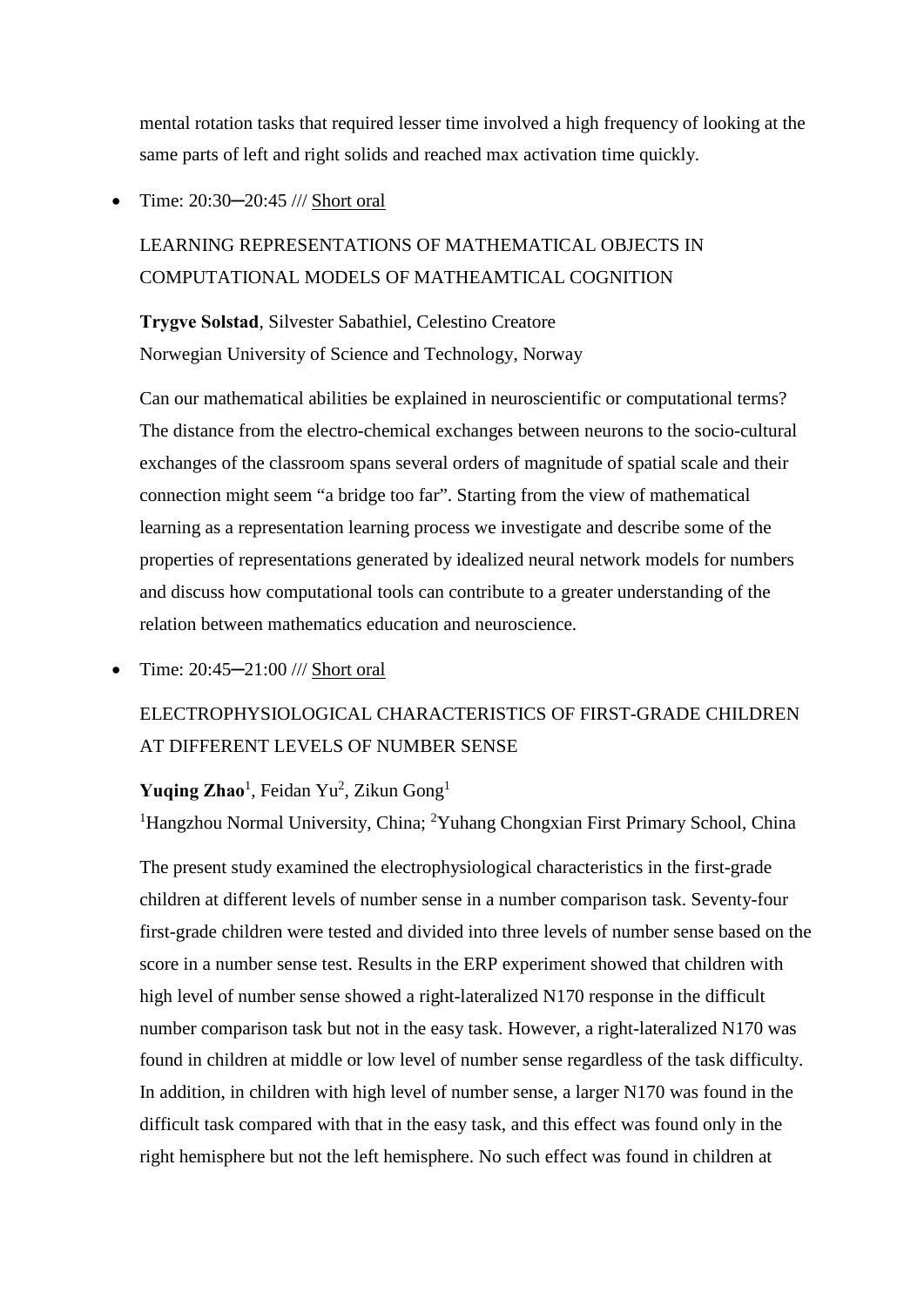middle or low level of number sense. These results suggest that children with different levels of number sense show different electrophysiological characteristics during number sense processing.

#### **Session [3]: 21:30-23:00 Beijing time, July 17th (Saturday)**

• Time: 21:30─22:10 /// Long oral

DECLARATIVE KNOWLEDGE AND PROCEDURAL KNOWLEDGE: LEARNING PROCESSES IN THE CASE OF POUND ARITHEMTIC

Roland Grabner<sup>1</sup>, Stefan Halverscheid<sup>2</sup>, Jochen A. Mosbacher<sup>1</sup>, Kolja Pustelnik<sup>2</sup> <sup>1</sup>Institute of Psychology, University of Graz, Austria; <sup>2</sup>Mathematics Institute, University of Göttingen, Germany

Declarative and procedural knowledge are compared concerning pound arithmetic tasks. A series of 196 tasks comprises both a mixture of repeatedly occurring tasks and varying tasks. Both follow the same pound arithmetic procedure. A total of 140 participants worked on these tasks while they are exposed to different types of non-invasive brain stimulation. The learning processes of facts and procedures have to be characterized by quite different models. For fact learning, a power-law function is suitable but does not fit for the procedural learning processes. For that latter process, the learning development can be well described by the number of correct answers in every episode. However, the correlations between the two learning processes turn out to be weak, adding to the point of view that both types of knowledge and their interaction deserve further research interest.

• Time: 22:10─22:50 /// Long oral

EVEN YOUNG CHILDREN ARE ABLE TO GRASP AND APPLY LOGICAL RULES IN MATHEMATICALLY STRUCTURED ENVIRONMENTS. THE PUZZLE OF COGNITION.

**Inge Schwank**<sup>1</sup> & Elisabeth Schwank<sup>2</sup>

<sup>1</sup>University of Cologne, Germany; <sup>2</sup>University of Münster, Germany

This contribution provides a summarizing insight into the theoretical and empirical research resulting in participation in the project 'Future Strategy Teacher Education – Shape Heterogeneity and Inclusion', funded by the German Federal Ministry of